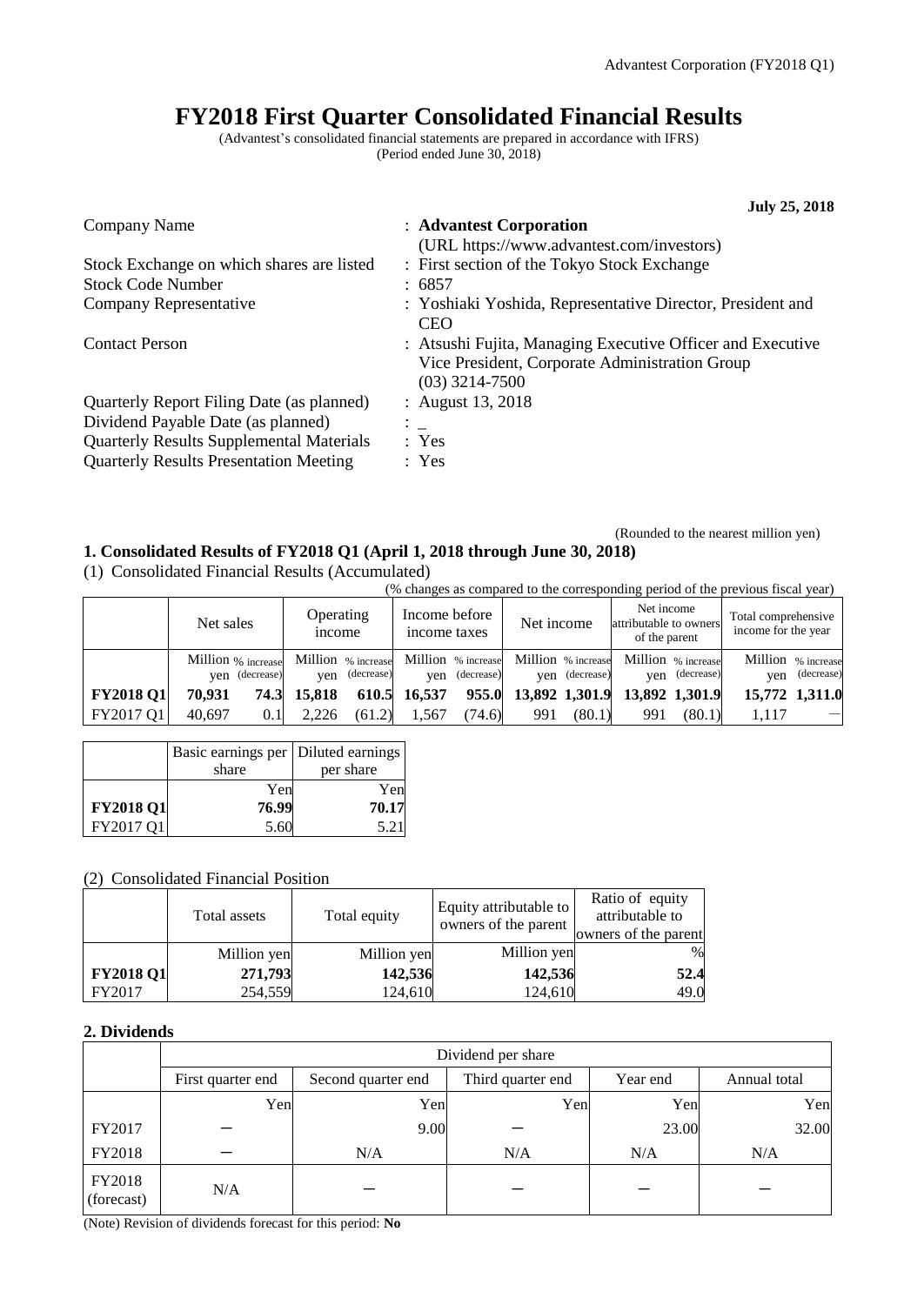## **3. Projected Results for FY2018 (April 1, 2018 through March 31, 2019)**

|        | (% changes as compared to the previous fiscal year) |      |                  |      |                               |      |            |               |         |                                                    |
|--------|-----------------------------------------------------|------|------------------|------|-------------------------------|------|------------|---------------|---------|----------------------------------------------------|
|        | Net sales                                           |      | Operating income |      | Income before<br>income taxes |      | Net income |               |         | Net income attributable<br>to owners of the parent |
|        | Million                                             | $\%$ | Million          | $\%$ | Million                       | %    | Million    | $\frac{0}{0}$ | Million | %                                                  |
|        | yen                                                 |      | yen              |      | yen                           |      | ven        |               | yen     |                                                    |
| FY2018 | 230,000                                             | 11.0 | 34,500           | 40.9 | 34.760                        | 43.2 | 27,800     | 53.6          | 27,800  | 53.6                                               |

(Note) Revision of dividends forecast for this period: **No**

## **4. Others**

- (1) Material changes in subsidiaries during this period (changes in scope of consolidation resulting from changes in subsidiaries): None
- (2) Changes in accounting policies and accounting estimates
	- 1) Changes in accounting policies required by IFRS: Yes
	- 2) Changes arising from factors other than 1: None
	- 3) Changes in accounting estimates: None
- (3) Number of issued and outstanding share (ordinary share):
	- 1) Number of issued and outstanding share at the end of each fiscal period (including treasury share): FY2018 Q1 199,566,770 shares; FY2017 199,566,770 shares.
	- 2) Number of treasury share at the end of each fiscal period: FY2018 Q1 17,172,473 shares; FY2017 20,539,246 shares.
	- 3) Average number of outstanding share for each period:
		- FY2018 Q1 180,438,062 shares; FY2017 Q1 177,012,805 shares.

## **Status of Audit Procedures**

This quarterly financial results report is not subject to quarterly review procedures by independent auditors.

## **Explanation on the Appropriate Use of Future Earnings Projections and Other Special Instructions**

This document contains "forward-looking statements" that are based on Advantest's current expectations, estimates and projections. These forward-looking statements are subject to known and unknown risks, uncertainties and other factors that may cause Advantest's actual results, levels of activities, performance or achievements to be materially different from those expressed or implied by such forward-looking statements. These factors include: (i) changes in demand for the products and services produced and offered by Advantest's customers, including semiconductors, communications services and electronic goods; (ii) circumstances relating to Advantest's investment in technology, including its ability to timely develop products that meet the changing needs of semiconductor manufacturers, communications network equipment and components makers and service providers; (iii) significant changes in the competitive environment in the major markets where Advantest purchases materials, components and supplies for the production of its products or where its products are produced, distributed or sold; and (iv) changes in economic conditions, currency exchange rates or political stability in the major markets where Advantest procures materials, components and supplies for the production of its principal products or where its products are produced, distributed or sold.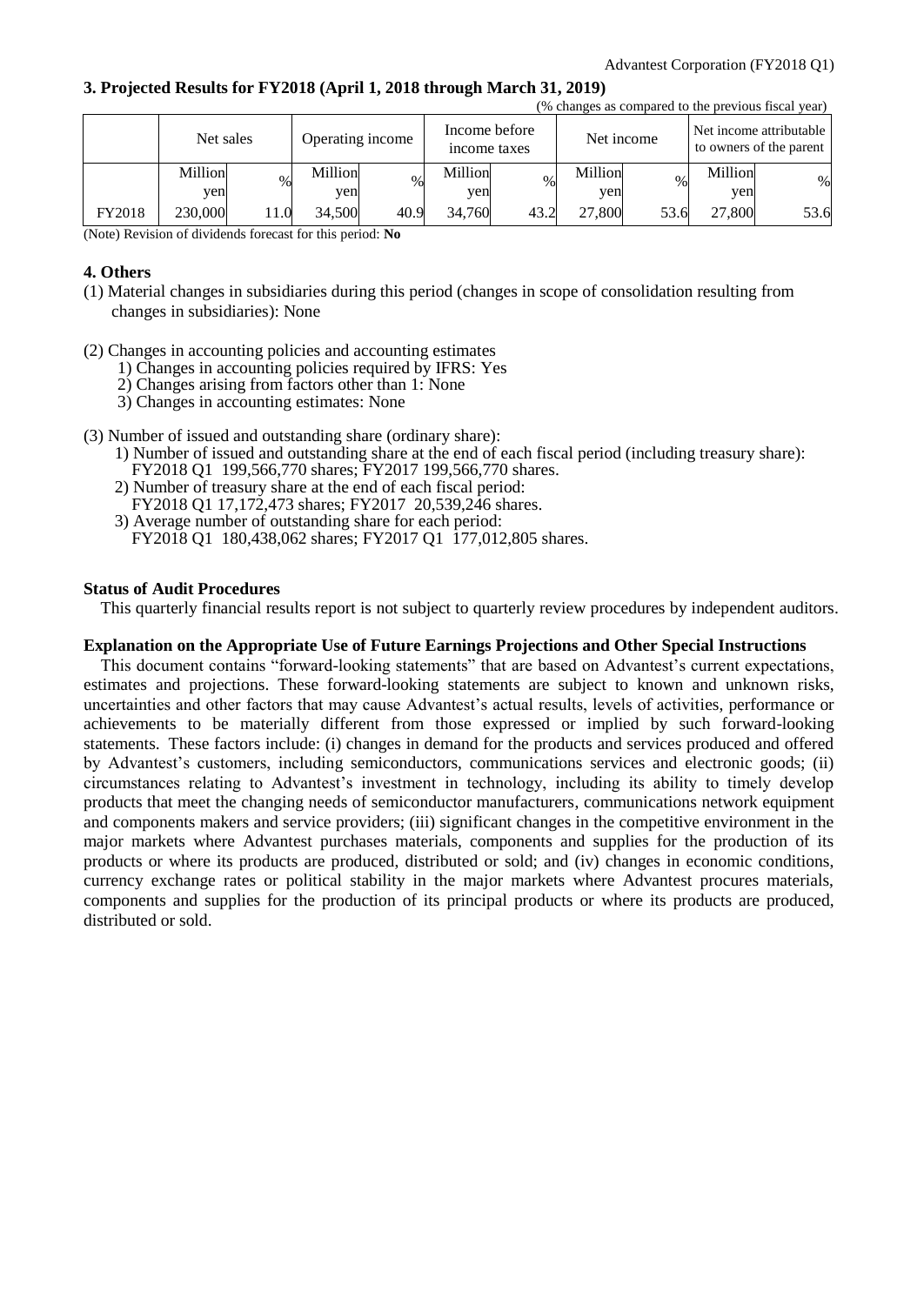## **Contents**

|                                                                                    | P. 2  |
|------------------------------------------------------------------------------------|-------|
|                                                                                    | P. 2  |
|                                                                                    | P. 4  |
|                                                                                    | P. 4  |
|                                                                                    | P. 5  |
|                                                                                    | P. 6  |
| (1) Condensed Consolidated Statements of Financial Position ·····················  | P. 6  |
| (2) Condensed Consolidated Statements of Profit or Loss and Condensed Consolidated |       |
|                                                                                    | P. 8  |
|                                                                                    | P. 10 |
| (4) Condensed Consolidated Statements of Cash Flows                                | P. 11 |
| (5) Notes to the Condensed Consolidated Financial Statements                       | P. 12 |
|                                                                                    | P. 12 |
|                                                                                    | P. 12 |
|                                                                                    | P. 13 |
| FY2018 First Quarter Consolidated Financial Results Overview ····················  | P. 14 |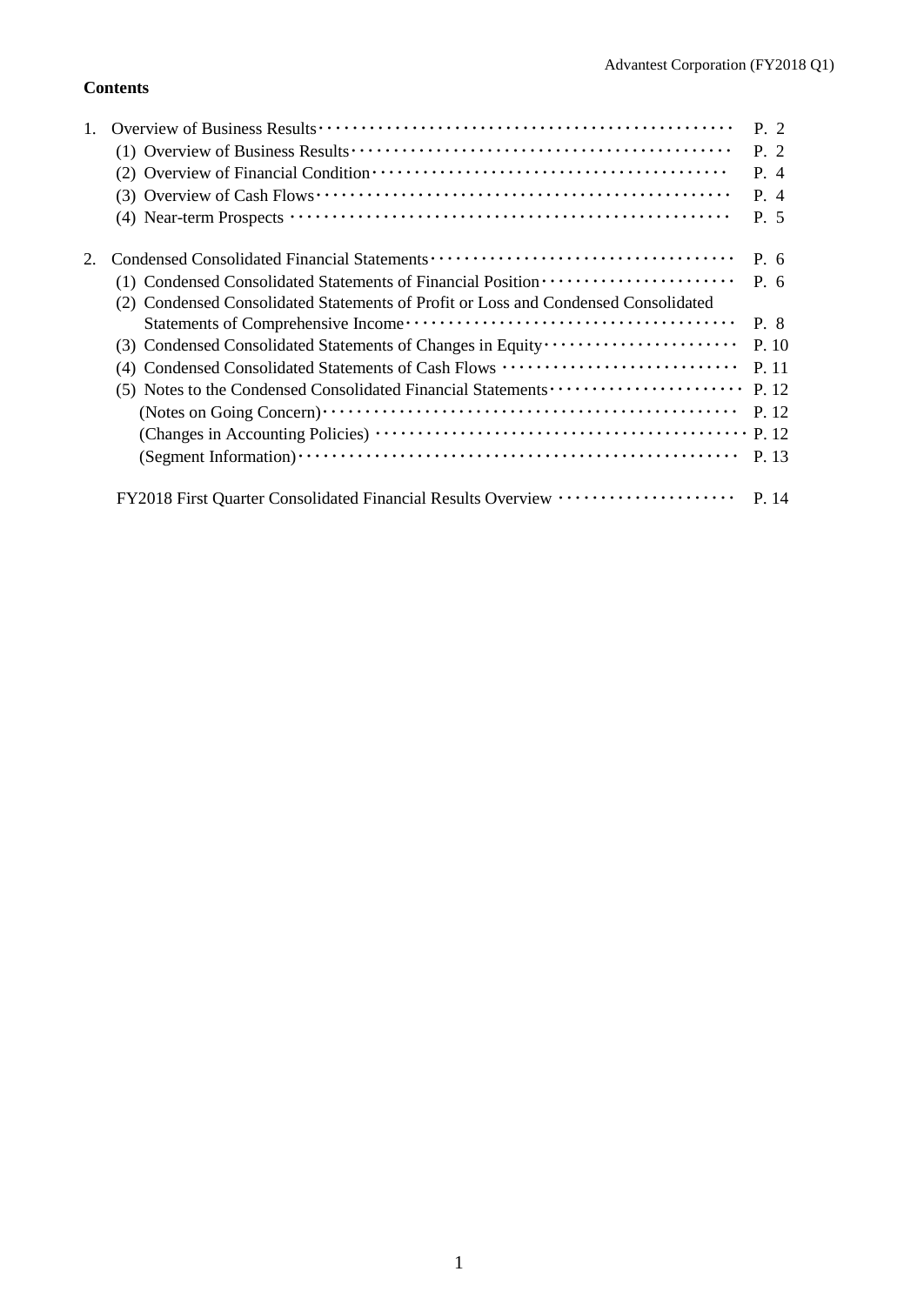## 1. Overview of Business Results

#### (1) Overview of Business Results

Consolidated Financial Results of FY2018 Q1 (April 1, 2018 through June 30, 2018)

|                            |                                     |                                     | (in billion yen)                                                                                    |
|----------------------------|-------------------------------------|-------------------------------------|-----------------------------------------------------------------------------------------------------|
|                            | Three months ended<br>June 30, 2017 | Three months ended<br>June 30, 2018 | As compared to the<br>corresponding period of<br>the previous<br>fiscal year<br>increase (decrease) |
| Orders received            | 49.4                                | 70.6                                | 43.0%                                                                                               |
| Net sales                  | 40.7                                | 70.9                                | 74.3%                                                                                               |
| Operating income           | 2.2                                 | 15.8                                | 7.1 times                                                                                           |
| Income before income taxes | 1.6                                 | 16.5                                | 10.6 times                                                                                          |
| Net income                 | 1.0                                 | 13.9                                | 14.0 times                                                                                          |

During Advantest's first quarter, despite fears of the spread of trade friction among countries and regions, the global economy grew steadily overall. The US economy was strong, and the economic recovery trend was also maintained in Europe and Japan. Emerging countries such as China also sustained their existing growth trajectory.

Overall growth also continued in semiconductor-related markets. Apart from the abundant demand for memory for servers due to the increased demand for data center capacity, there was also steady demand for semiconductors used in automobiles and industrial equipment. In addition, the Chinese smartphone market saw a shift to higher performance and a recovery in unit sales, which revived demand for various semiconductors used in smartphones. Due to these trends in the semiconductor market, semiconductor manufacturers also maintained their proactive capex stance.

Average currency exchange rates for this quarter were 1 USD to 108 JPY (112 JPY in the corresponding period of the previous fiscal year) and 1 EUR to 131 JPY (121 JPY in the corresponding period of the previous fiscal year).

As a result, orders received were (Y) 70.6 billion (43.0% increase in comparison to the corresponding period in the previous fiscal year) and net sales were (Y) 70.9 billion (74.3% increase in comparison to the corresponding period in the previous fiscal year). As mentioned above, both orders received and net sales grew substantially from the corresponding period in the previous fiscal year. While there was a large increase in net sales, a moderate increase in selling, general and administrative expenses and the improved product mix led to operating income of (Y) 15.8 billion (7.1 times increase in comparison to the corresponding period in the previous fiscal year). Income before income taxes was (Y) 16.5 billion (10.6 times increase in comparison to the corresponding period in the previous fiscal year), and net income was (Y) 13.9 billion (14.0 times increase in comparison to the corresponding period in the previous fiscal year). Advantest's percentage of net sales to overseas customers was 93.5% (91.1% in the corresponding period in the previous fiscal year).

Conditions of business segments are described below.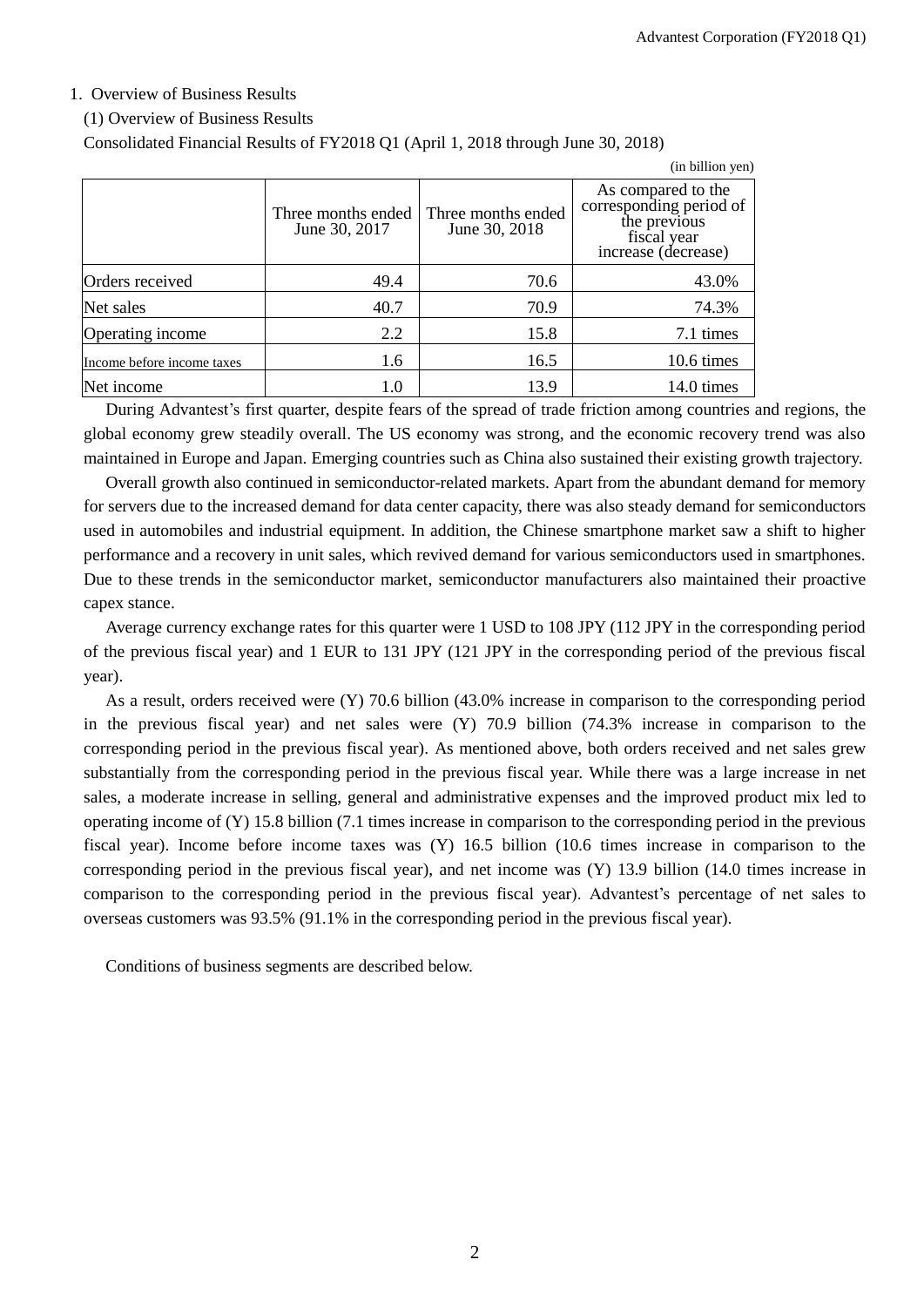|                 |                                     |                                     | (in billion yen)                                                                                    |
|-----------------|-------------------------------------|-------------------------------------|-----------------------------------------------------------------------------------------------------|
|                 | Three months ended<br>June 30, 2017 | Three months ended<br>June 30, 2018 | As compared to the<br>corresponding period of<br>the previous<br>fiscal year<br>increase (decrease) |
| Orders received | 31.6                                | 53.6                                | 69.4%                                                                                               |
| Net sales       | 26.7                                | 51.0                                | 91.2%                                                                                               |
| Segment income  | 2.6                                 | 15.5                                | 6.1 times                                                                                           |

<Semiconductor and Component Test System Segment>

In the Semiconductor & Component Test System Segment, demand for application processor test grew due to the recovery in sales and higher performance of Chinese smartphones. Demand for test of high-end logic ICs used in areas such as AI also grew. The trend towards enhanced display driver IC test capability to handle the increasing functionality of these devices, for instance with the incorporation of touch sensors in them, also continued. In memory test systems, there was also increased demand for high-speed DRAM test, reflecting the growth in demand for DRAM for servers as well as investment in test capacity expansion in response to the growth of three-dimensional NAND flash memory.

As a result of the above, orders received were (Y) 53.6 billion (69.4% increase in comparison to the corresponding period in the previous fiscal year), net sales were (Y) 51.0 billion (91.2% increase in comparison to the corresponding period in the previous fiscal year), and segment income was (Y) 15.5 billion (6.1 times increase in comparison to the corresponding period in the previous fiscal year).

< Mechatronics System Segment>

|                 |                                     |                                     | (in billion yen)                                                                                    |
|-----------------|-------------------------------------|-------------------------------------|-----------------------------------------------------------------------------------------------------|
|                 | Three months ended<br>June 30, 2017 | Three months ended<br>June 30, 2018 | As compared to the<br>corresponding period of<br>the previous<br>fiscal year<br>increase (decrease) |
| Orders received | 10.8                                | 9.4                                 | $(13.2\%)$                                                                                          |
| Net sales       | 7.2                                 | 11.1                                | 54.1%                                                                                               |
| Segment income  | (0.1)                               | 0.4                                 |                                                                                                     |

In the Mechatronics System Segment, sales of device interfaces and test handlers, which correlate highly with memory test system demand, increased as demand grew for memory test systems. On the other hand, there was a lack of growth in new demand for nanotechnology products due to lumpiness in customers' schedules for investment in process shrinks.

As a result of the above, orders received were (Y) 9.4 billion (13.2% decrease in comparison to the corresponding period in the previous fiscal year), net sales were (Y) 11.1 billion (54.1% increase in comparison to the corresponding period in the previous fiscal year), and segment income was (Y) 0.4 billion ((Y) 0.5 billion improvement in comparison to the corresponding period in the previous fiscal year).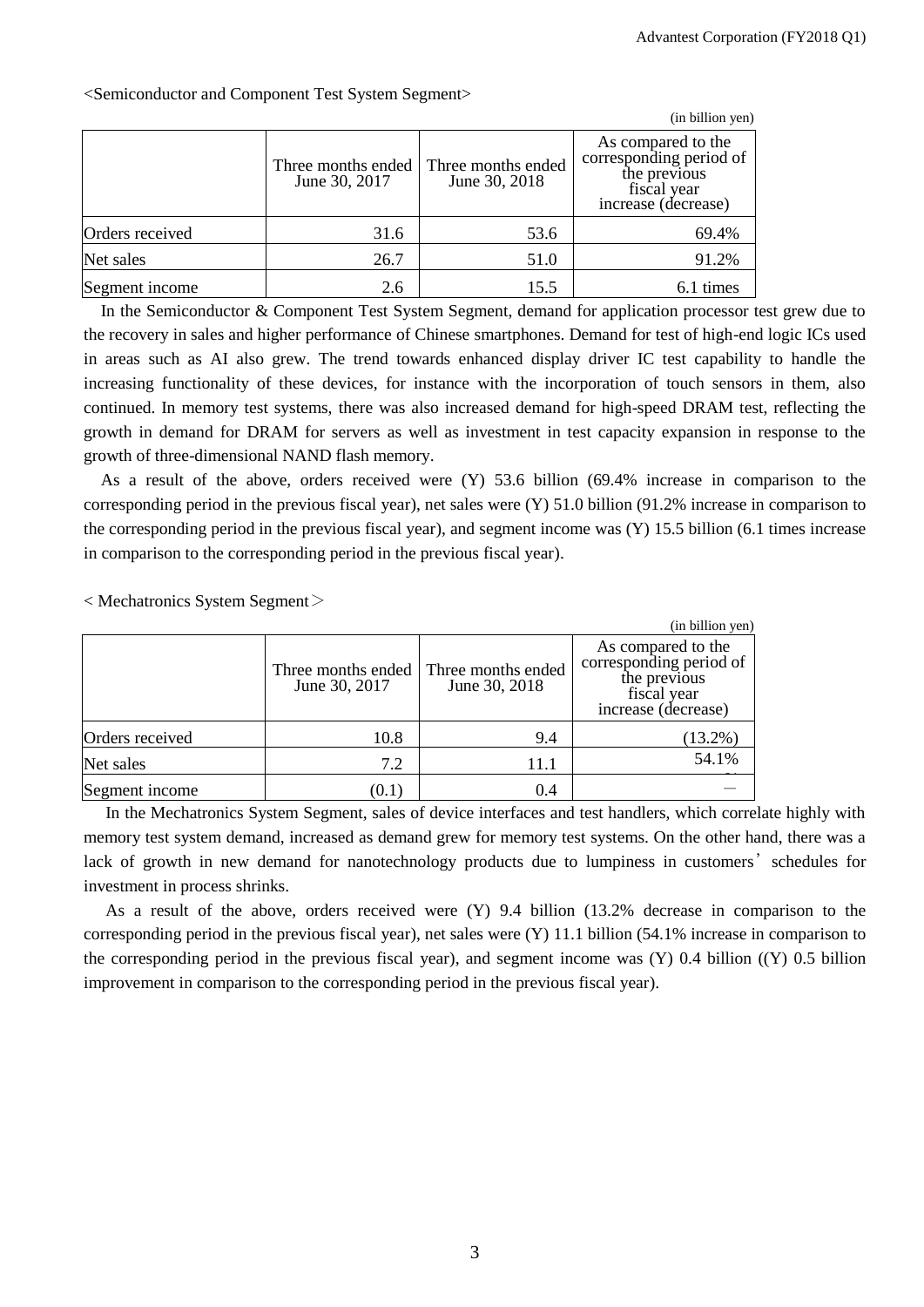|                 |                                     |                                     | (in billion yen)                                                                                    |
|-----------------|-------------------------------------|-------------------------------------|-----------------------------------------------------------------------------------------------------|
|                 | Three months ended<br>June 30, 2017 | Three months ended<br>June 30, 2018 | As compared to the<br>corresponding period of<br>the previous<br>fiscal year<br>increase (decrease) |
| Orders received | 7.0                                 | 7.7                                 | 10.5%                                                                                               |
| Net sales       | 6.9                                 | 8.9                                 | 29.5%                                                                                               |
| Segment income  | 0.7                                 | 19                                  | 170.2%                                                                                              |

In the Services, Support and Others Segment, demand for test system maintenance services stayed steady given the overall activity in the semiconductor market. Apart from this, demand for SSD test systems grew with the ongoing adoption of SSDs (solid-state drives).

As a result of the above, orders received were (Y) 7.7 billion (10.5% increase in comparison to the corresponding period in the previous fiscal year), net sales were (Y) 8.9 billion (29.5% increase in comparison to the corresponding period in the previous fiscal year), and segment income was (Y) 1.9 billion (170.2% increase in comparison to the corresponding period in the previous fiscal year).

## (2) Overview of Financial Condition

Total assets at June 30, 2018 amounted to (Y) 271.8 billion, an increase of (Y) 17.2 billion compared to March 31, 2018, primarily due to an increase of (Y) 11.6 billion in trade and other receivables, and (Y) 2.5 billion in cash and cash equivalents. The amount of total liabilities was (Y) 129.3 billion, a decrease of (Y) 0.7 billion compared to March 31, 2018, primarily due to a decrease of (Y) 5.2 billion in conversion to shares of corporate bonds, offset by an increase of (Y) 2.4 billion in other financial liabilities due to an increase of deposits received. Total Equity was (Y) 142.5 billion. Ratio of equity attributable to owners of the parent was 52.4%, an increase of 3.4 percentage points from March 31, 2018.

## (3) Overview of Cash Flows

Cash and cash equivalents held at June 30, 2018 were (Y) 106.4 billion, an increase of (Y) 2.5 billion from March 31, 2018. Significant cash flows during the three-month period of this fiscal year and their causes are described below.

Net cash provided by operating activities was  $(Y)$  6.5 billion (net cash inflow of  $(Y)$  3.1 billion in the corresponding period of the previous fiscal year). This amount was primarily attributable to an increase of (Y) 11.6 billion in trade and other receivables, an increase of (Y) 2.0 billion in advance receipt and adjustments of non-cash items such as depreciation and amortization in addition to the income before income taxes of (Y) 16.5 billion.

Net cash used in investing activities was (Y) 1.4 billion (net cash inflow of (Y) 0.2 billion in the corresponding period of the previous fiscal year). This amount was primarily attributable to purchases of property, plant and equipment in the amount of  $(Y)$  1.4 billion.

Net cash used in financing activities was (Y) 3.7 billion (net cash outflow of (Y) 16.2 billion in the corresponding period of the previous fiscal year). This amount was primarily attributable to dividends paid of (Y) 3.9 billion.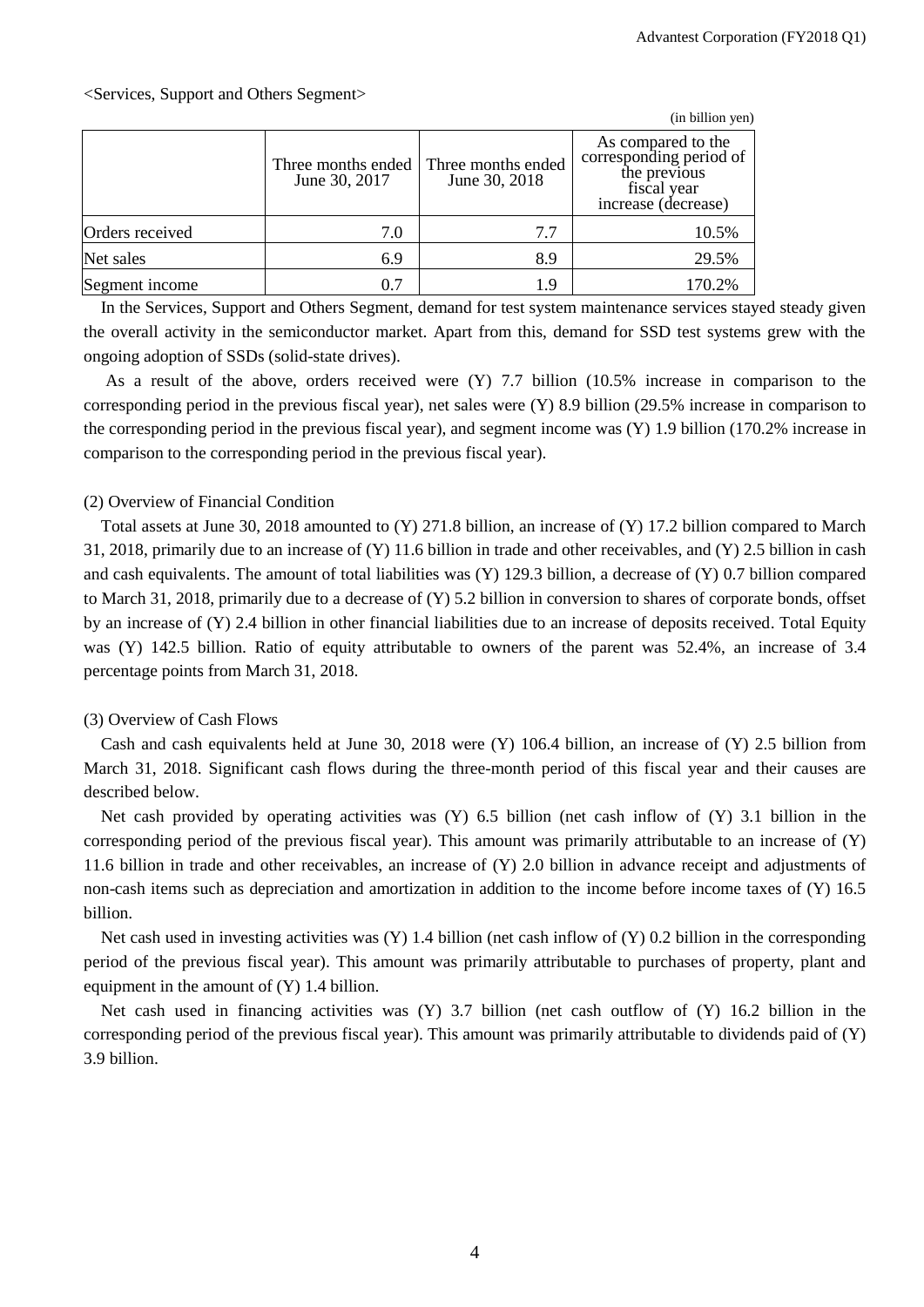#### (4) Near-term Prospects

Advantest's outlook for FY2018 business conditions in the SoC test system market forecasts an increase in investment in test systems for high-end logic ICs, driven by the spread of new technologies such as AI and blockchain. In addition, increased demand for test of application processors and various sensors, due to the improved performance of smartphones, is expected to continue. Strong demand for display driver IC test is also expected to continue. In the memory test system market, the high level of investment in test systems is anticipated to continue, driven by increased production of faster and larger-capacity memory devices.

As described above, our outlook for business conditions is favorable, but growing concerns about a rise in protectionist trade policies have exacerbated recent uncertainty about the global economic outlook. Our forecast for FY2018 consolidated results, based on the state of the global economy, is unchanged from our forecast published in April 2018. Our forecast calls for net sales of (Y) 230.0 billion, operating income of (Y) 34.5 billion, income before income taxes of (Y) 34.8 billion, and net income of (Y) 27.8 billion. This forecast is based on foreign exchange rates of 1 USD to 105 JPY and 1 EUR to 135 JPY, which is also unchanged.

In response to current medium- to long-term trends in the semiconductor test market, Advantest implemented a global integration of our semiconductor test system business in June 2018. This is intended to build a foundation for achieving the goal stated in our "Grand Design", which was announced as a 10-year vision in April 2018: to become the No. 1 provider of test and measurement solutions. Through this organizational integration, we will concentrate development know-how, flexibly allocate resources, and provide customers with high added value, competitive test solutions.

Advantest will continue to implement various growth measures designed to realize our medium-to long-term vision and achieve our goals.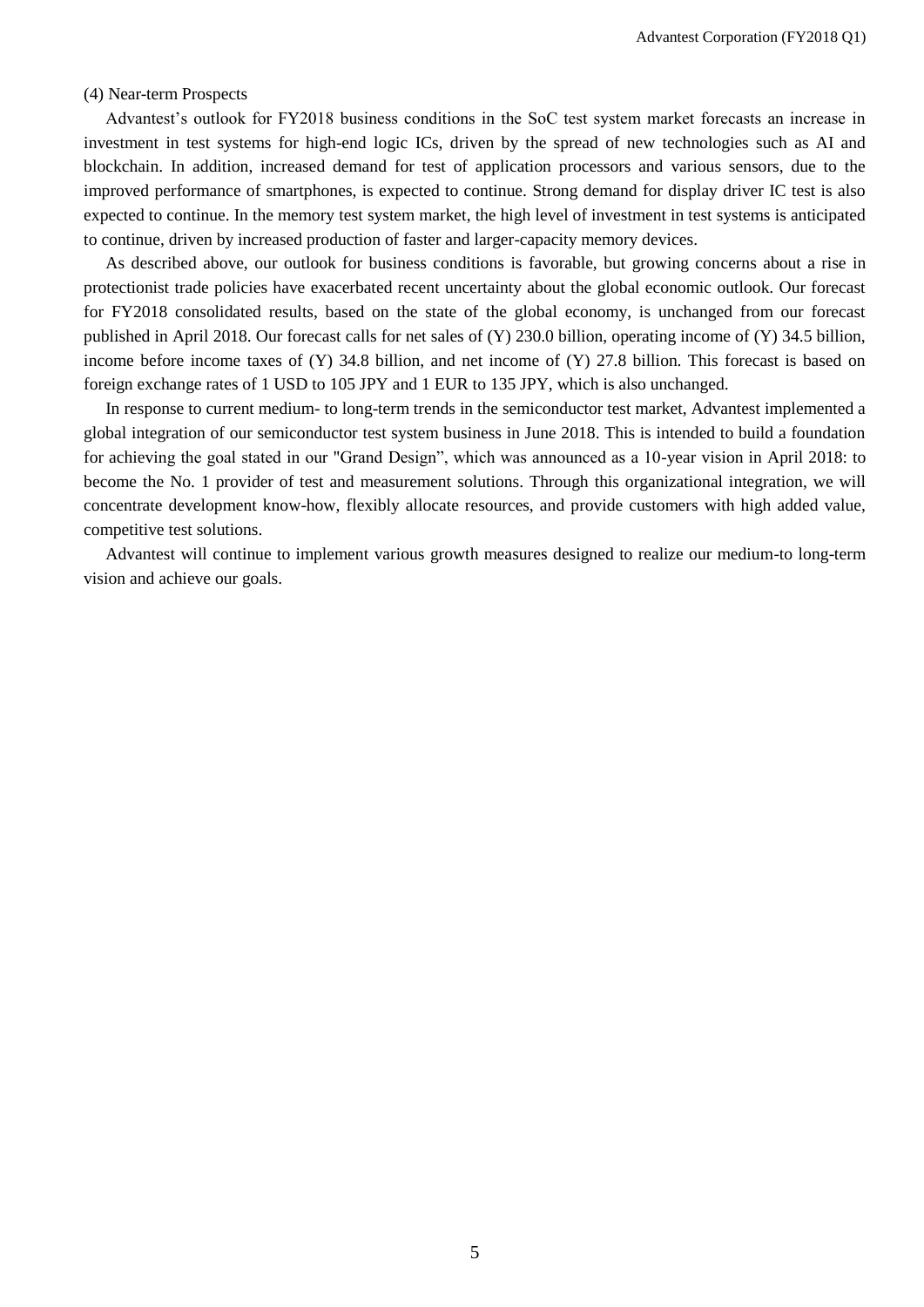## 2. Condensed Consolidated Financial Statements

(1) Condensed Consolidated Statements of Financial Position

|                                     |                         | Millions of Yen        |
|-------------------------------------|-------------------------|------------------------|
|                                     | As of<br>March 31, 2018 | As of<br>June 30, 2018 |
| Assets                              |                         |                        |
| Current assets                      |                         |                        |
| Cash and cash equivalents           | 103,973                 | 106,444                |
| Trade and other receivables         | 37,929                  | 49,514                 |
| Inventories                         | 49,627                  | 51,452                 |
| Other current assets                | 4,784                   | 5,305                  |
| Subtotal                            | 196,313                 | 212,715                |
| Assets held for sale                | 830                     | 830                    |
| Total current assets                | 197,143                 | 213,545                |
| Non-current assets                  |                         |                        |
| Property, plant and equipment, net  | 29,232                  | 29,115                 |
| Goodwill and intangible assets, net | 15,287                  | 15,765                 |
| Other financial assets              | 2,414                   | 2,494                  |
| Deferred tax assets                 | 10,127                  | 10,335                 |
| Other non-current assets            | 356                     | 539                    |
| Total non-current assets            | 57,416                  | 58,248                 |
| Total assets                        | 254,559                 | 271,793                |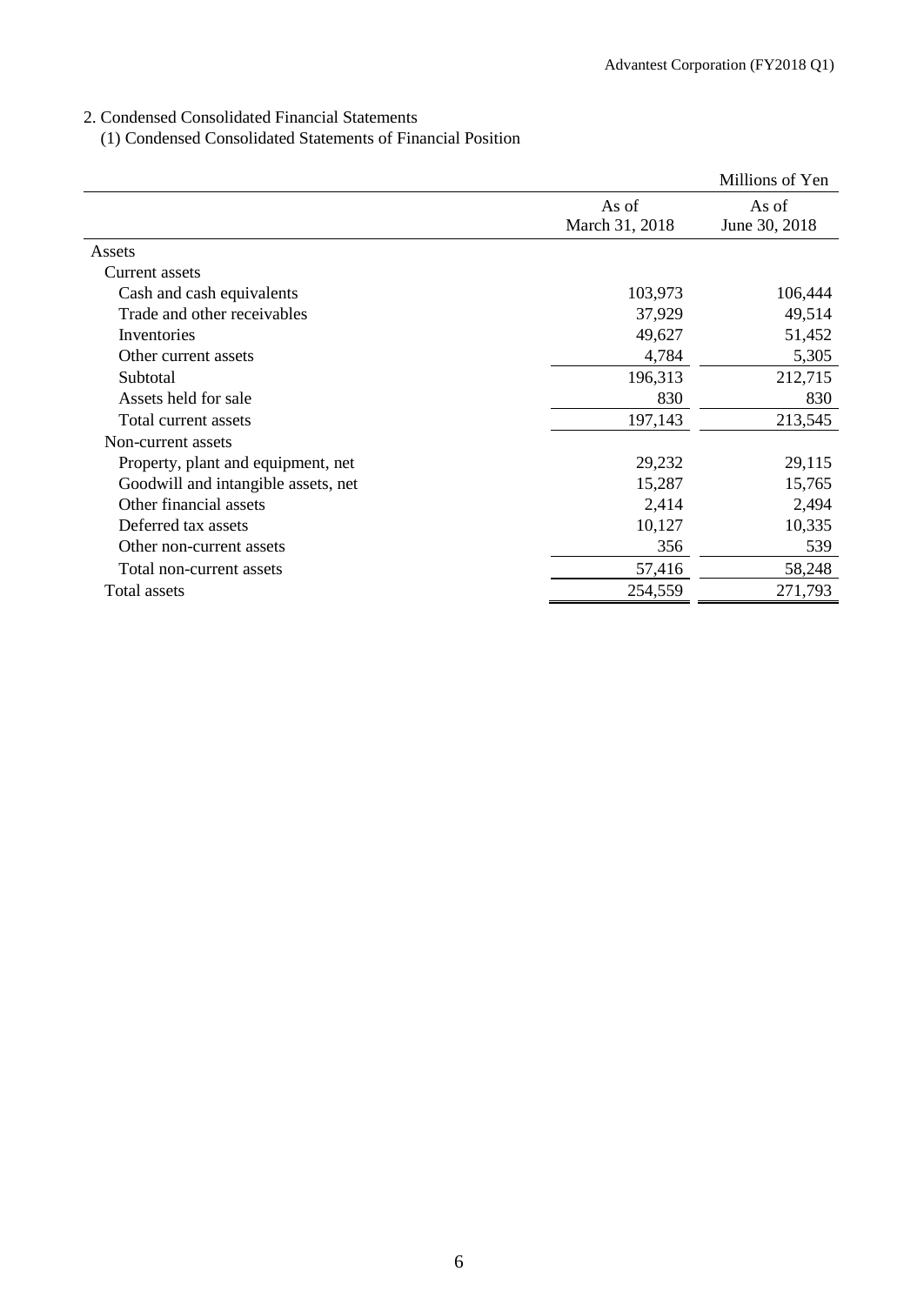|                                |                | Millions of Yen |
|--------------------------------|----------------|-----------------|
|                                | As of          | As of           |
|                                | March 31, 2018 | June 30, 2018   |
| Liabilities and Equity         |                |                 |
| Liabilities                    |                |                 |
| <b>Current liabilities</b>     |                |                 |
| Trade and other payables       | 43,258         | 42,246          |
| <b>Bonds</b>                   | 29,872         | 24,701          |
| Income tax payables            | 4,247          | 4,476           |
| Provisions                     | 3,042          | 3,387           |
| Other financial liabilities    | 554            | 2,945           |
| Other current liabilities      | 6,224          | 8,268           |
| Total current liabilities      | 87,197         | 86,023          |
| Non-current liabilities        |                |                 |
| Retirement benefit liabilities | 40,353         | 40,403          |
| Deferred tax liabilities       | 1,099          | 1,517           |
| Other non-current liabilities  | 1,300          | 1,314           |
| Total non-current liabilities  | 42,752         | 43,234          |
| <b>Total liabilities</b>       | 129,949        | 129,257         |
| Equity                         |                |                 |
| Share capital                  | 32,363         | 32,363          |
| Share premium                  | 43,466         | 43,348          |
| Treasury shares                | (77, 724)      | (64, 984)       |
| Retained earnings              | 125,204        | 128,628         |
| Other components of equity     | 1,301          | 3,181           |
| Total equity attributable to   |                |                 |
| owners of the parent           | 124,610        | 142,536         |
| Total equity                   | 124,610        | 142,536         |
| Total liabilities and equity   | 254,559        | 271,793         |

Advantest Corporation (FY2018 Q1)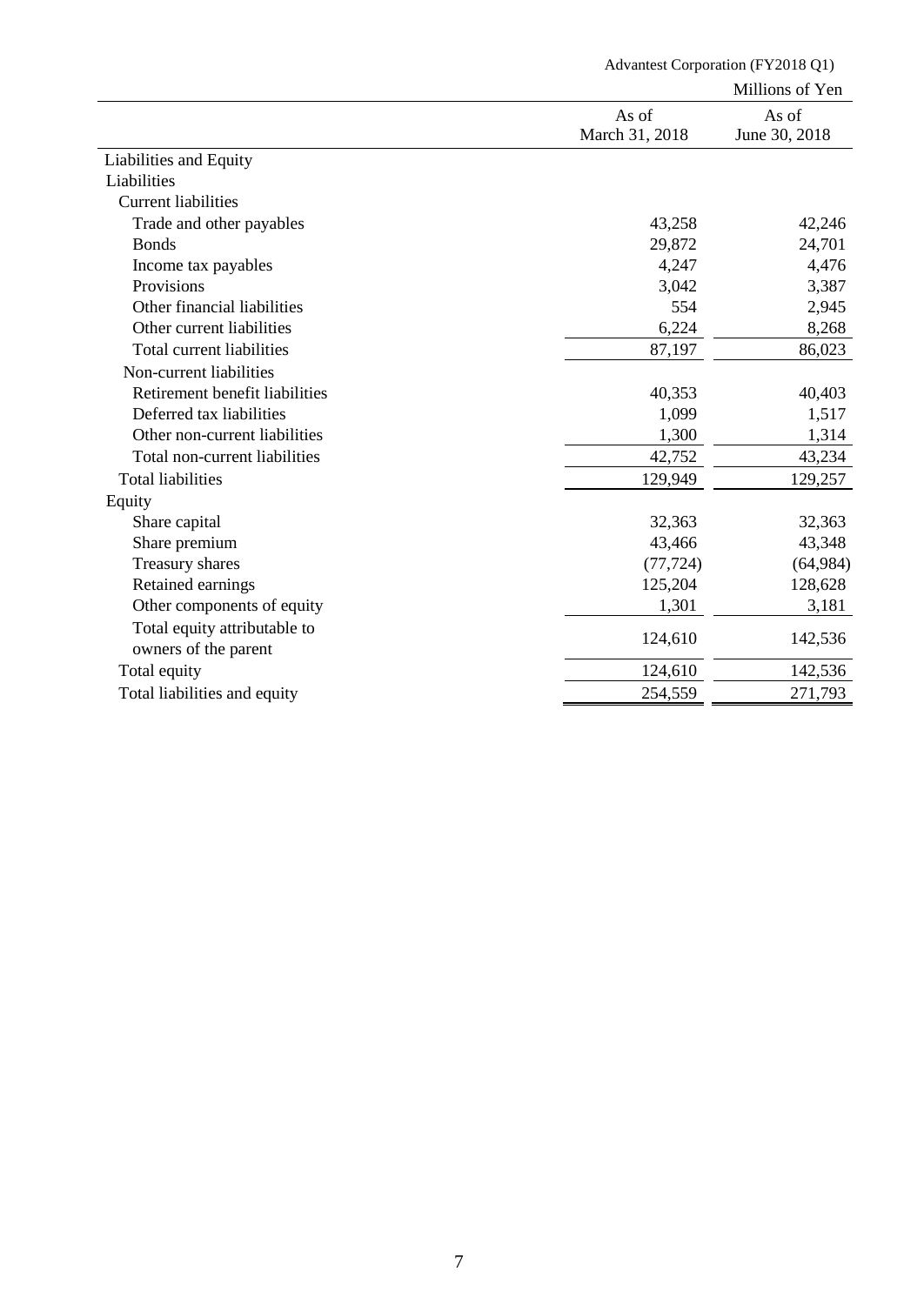(2) Condensed Consolidated Statements of Profit or Loss and Condensed Consolidated Statements of Comprehensive Income

Condensed Consolidated Statements of Profit or Loss

|                                                 |                                     | Millions of Yen                     |
|-------------------------------------------------|-------------------------------------|-------------------------------------|
|                                                 | Three months ended<br>June 30, 2017 | Three months ended<br>June 30, 2018 |
| Net sales                                       | 40,697                              | 70,931                              |
| Cost of sales                                   | (20, 117)                           | (32, 733)                           |
| Gross profit                                    | 20,580                              | 38,198                              |
| Selling, general and<br>administrative expenses | (18, 415)                           | (22, 450)                           |
| Other income                                    | 81                                  | 93                                  |
| Other expenses                                  | (20)                                | (23)                                |
| Operating income                                | 2,226                               | 15,818                              |
| Financial income                                | 454                                 | 752                                 |
| Financial expenses                              | (1,113)                             | (33)                                |
| Income before income taxes                      | 1,567                               | 16,537                              |
| Income taxes                                    | (576)                               | (2,645)                             |
| Net income                                      | 991                                 | 13,892                              |
| Net income attributable to:                     |                                     |                                     |
| Owners of the parent                            | 991                                 | 13,892                              |
| Earnings per share:                             |                                     | Yen                                 |
| <b>Basic</b>                                    | 5.60                                | 76.99                               |
| Diluted                                         | 5.21                                | 70.17                               |
|                                                 |                                     |                                     |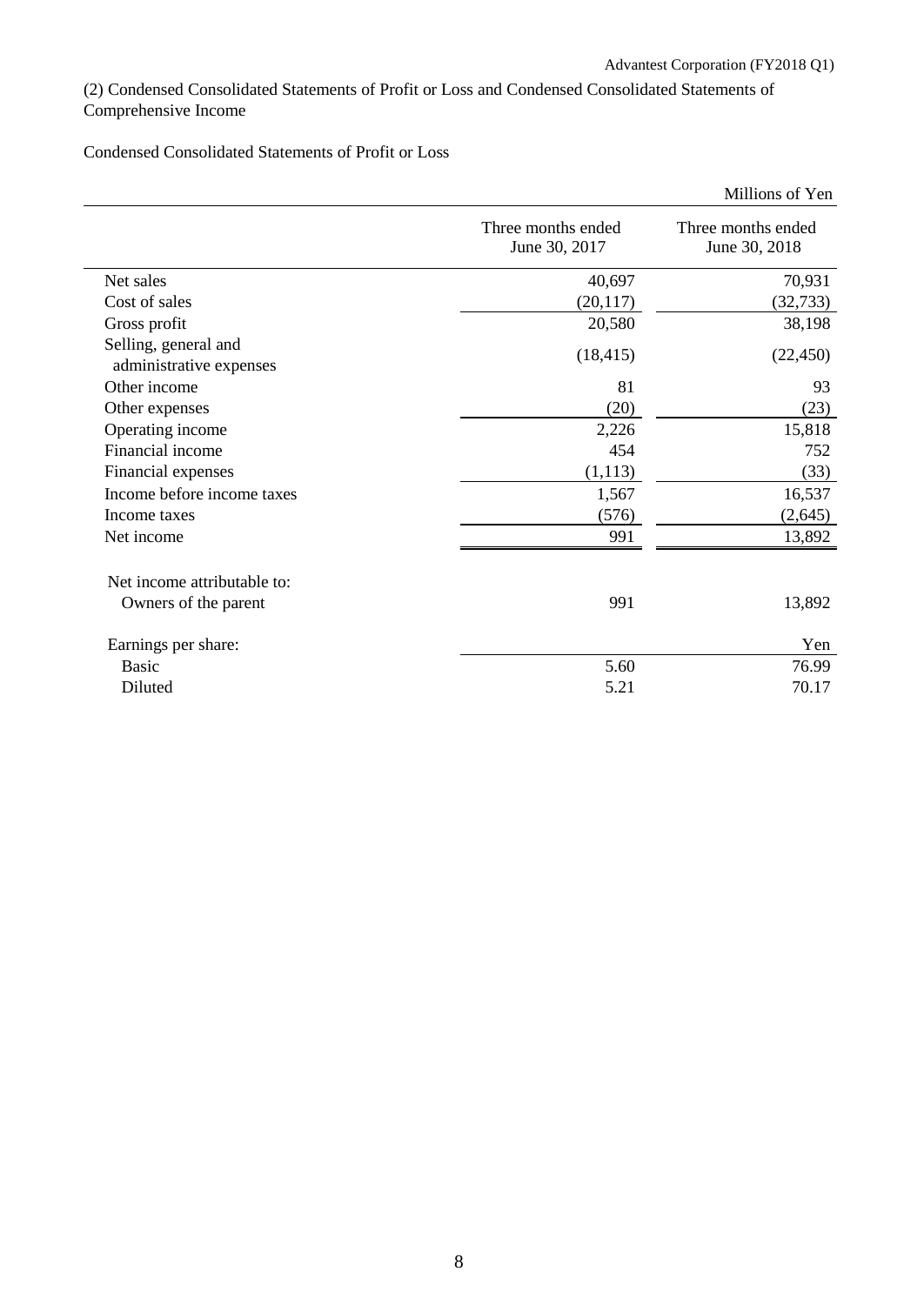|                                                                  |                                     | Millions of Yen                     |
|------------------------------------------------------------------|-------------------------------------|-------------------------------------|
|                                                                  | Three months ended<br>June 30, 2017 | Three months ended<br>June 30, 2018 |
| Net income                                                       | 991                                 | 13,892                              |
| Other comprehensive income (loss), net of tax                    |                                     |                                     |
| Items that will not be reclassified to profit or loss            |                                     |                                     |
| Net change in fair value measurements of financial assets at     |                                     | 37                                  |
| fair value through other comprehensive income                    |                                     |                                     |
| Items that may be subsequently reclassified to profit or loss    |                                     |                                     |
| Exchange differences on translation of foreign operations        | 698                                 | 1,843                               |
| Net change in fair values of available-for-sale financial assets | (572)                               |                                     |
| Total other comprehensive income (loss)                          | 126                                 | 1,880                               |
| Total comprehensive income for the period                        | 1,117                               | 15,772                              |
| Comprehensive income attributable to:                            |                                     |                                     |
| Owners of the parent                                             | 1,117                               | 15,772                              |

# Condensed Consolidated Statements of Comprehensive Income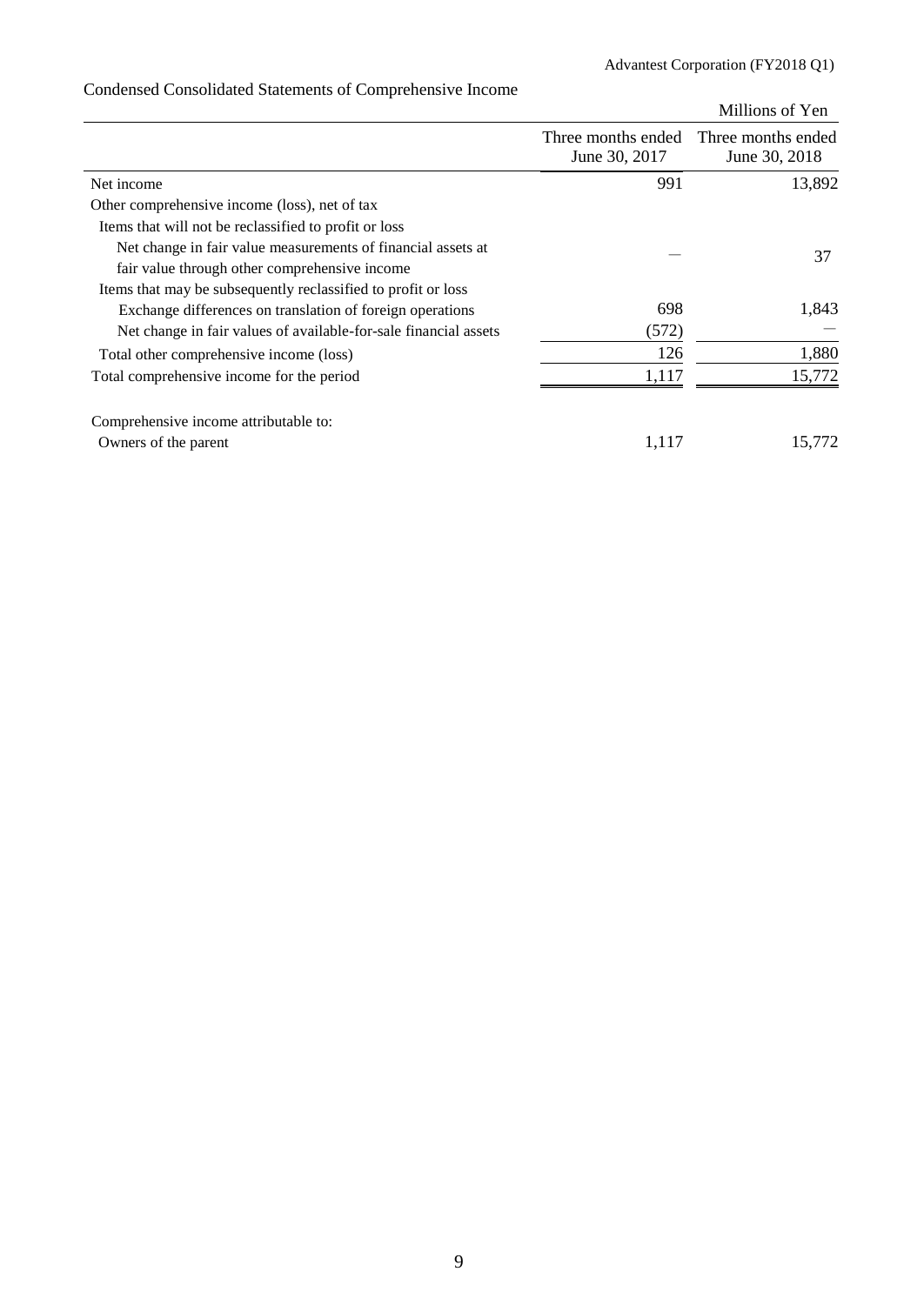## (3) Condensed Consolidated Statements of Changes in Equity

Three months ended June 30, 2017

|                                              |                  |                                             |                    |                      |                                      |         | Millions of Yen |
|----------------------------------------------|------------------|---------------------------------------------|--------------------|----------------------|--------------------------------------|---------|-----------------|
|                                              |                  | Equity attributable to owners of the parent |                    |                      |                                      |         |                 |
|                                              | Share<br>capital | Share<br>premium                            | Treasury<br>shares | Retained<br>earnings | Other<br>compone<br>nts of<br>equity | Total   | Total<br>Equity |
| Balance at April 1, 2017                     | 32,363           | 44,319                                      | (86,039)           | 113,676              | 5,198                                | 109,517 | 109,517         |
| Net income                                   |                  |                                             |                    | 991                  |                                      | 991     | 991             |
| Other comprehensive<br>income                |                  |                                             |                    |                      | 126                                  | 126     | 126             |
| Total comprehensive income<br>for the period |                  |                                             |                    | 991                  | 126                                  | 1,117   | 1,117           |
| Purchase of treasury shares                  |                  |                                             | (1)                |                      |                                      | (1)     | (1)             |
| Disposal of treasury shares                  |                  | (216)                                       | 2,033              | (1,011)              |                                      | 806     | 806             |
| Dividends                                    |                  |                                             |                    | (2,122)              |                                      | (2,122) | (2,122)         |
| Total transactions with the<br>owners        |                  | (216)                                       | 2,032              | (3,133)              |                                      | (1,317) | (1,317)         |
| Balance at June 30, 2017                     | 32,363           | 44,103                                      | (84,007)           | 111,534              | 5,324                                | 109,317 | 109,317         |

Three months ended June 30, 2018

|                                                      |                  |                  |                    |                                             |                                      |         | Millions of Yen |
|------------------------------------------------------|------------------|------------------|--------------------|---------------------------------------------|--------------------------------------|---------|-----------------|
|                                                      |                  |                  |                    | Equity attributable to owners of the parent |                                      |         |                 |
|                                                      | Share<br>capital | Share<br>premium | Treasury<br>shares | Retained<br>earnings                        | Other<br>compone<br>nts of<br>equity | Total   | Total<br>Equity |
| Balance at April 1, 2018                             | 32,363           | 43,466           | (77, 724)          | 125,204                                     | 1,301                                | 124,610 | 124,610         |
| Impact of change in<br>accounting policy             |                  |                  |                    | 788                                         |                                      | 788     | 788             |
| Beginning balance after<br>retrospective restatement | 32,363           | 43,466           | (77, 724)          | 125,992                                     | 1,301                                | 125,398 | 125,398         |
| Net income                                           |                  |                  |                    | 13,892                                      |                                      | 13,892  | 13,892          |
| Other comprehensive<br>income                        |                  |                  |                    |                                             | 1,880                                | 1,880   | 1,880           |
| Total comprehensive income<br>for the period         |                  |                  |                    | 13,892                                      | 1,880                                | 15,772  | 15,772          |
| Purchase of treasury shares                          |                  |                  | (0)                |                                             |                                      | (0)     | (0)             |
| Disposal of treasury shares                          |                  | (57)             | 594                | (320)                                       |                                      | 217     | 217             |
| Conversion of convertible<br>bonds                   |                  | (125)            | 12,146             | (6, 818)                                    |                                      | 5,203   | 5,203           |
| Dividends                                            |                  |                  |                    | (4,118)                                     |                                      | (4,118) | (4,118)         |
| Share-based payments                                 |                  | 64               |                    |                                             |                                      | 64      | 64              |
| Total transactions with the<br>owners                |                  | (118)            | 12,740             | (11,256)                                    |                                      | 1,366   | 1,366           |
| Balance at June 30, 2018                             | 32,363           | 43,348           | (64, 984)          | 128,628                                     | 3,181                                | 142,536 | 142,536         |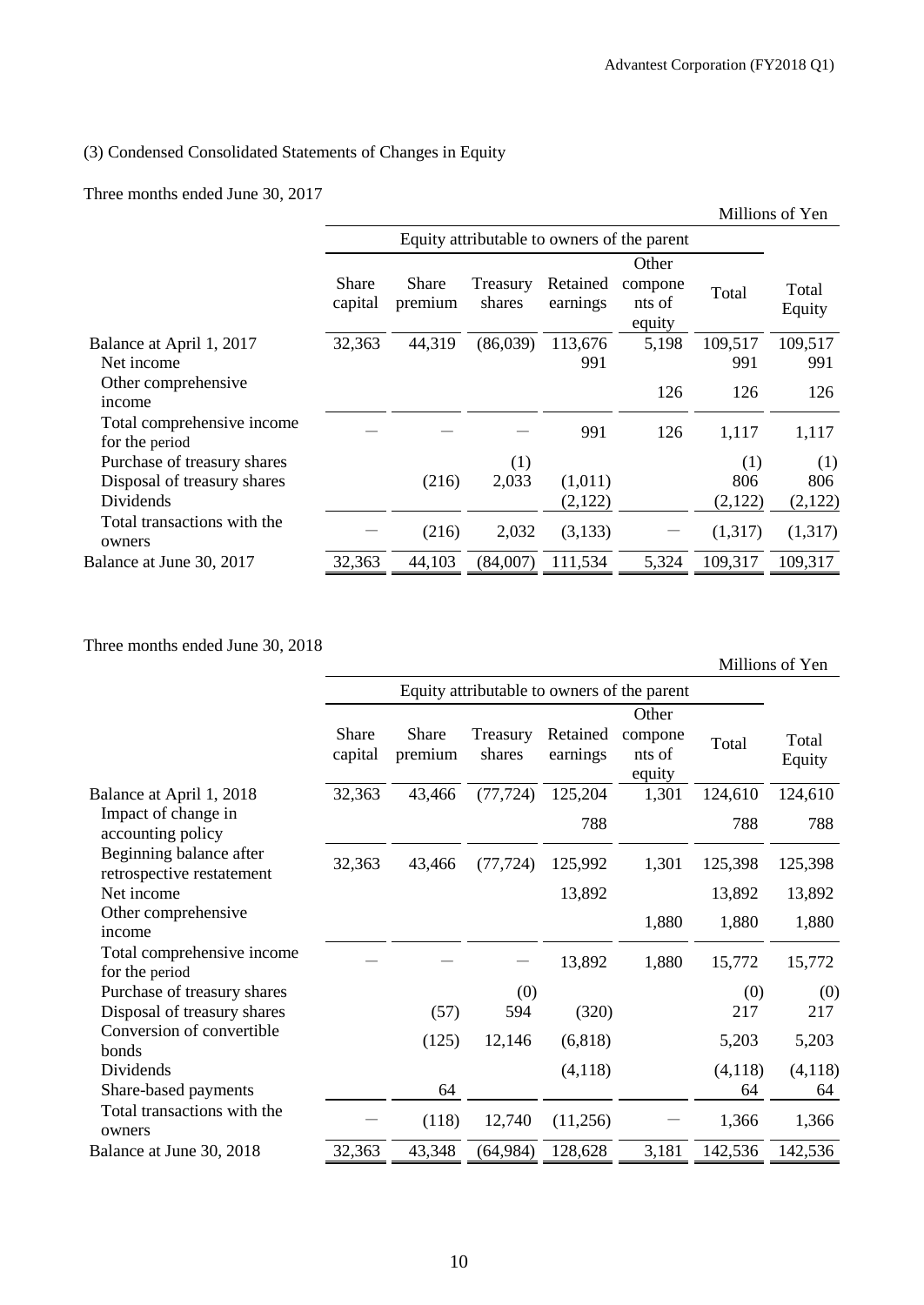(4)Condensed Consolidated Statements of Cash Flows

|                                                                                    |                    | Millions of Yen    |
|------------------------------------------------------------------------------------|--------------------|--------------------|
|                                                                                    | Three months ended | Three months ended |
|                                                                                    | June 30, 2017      | June 30, 2018      |
| Cash flows from operating activities:                                              |                    |                    |
| Income before income taxes                                                         | 1,567              | 16,537             |
| Adjustments to reconcile income before income taxes                                |                    |                    |
| to net cash provided by (used in) operating activities:                            |                    |                    |
| Depreciation and amortization                                                      | 1,166              | 1,232              |
| Gain on sales of available-for-sale financial assets                               | (349)              |                    |
| Changes in assets and liabilities:                                                 |                    |                    |
| Trade and other receivables                                                        | 2,314              | (11, 574)          |
| Inventories                                                                        | (192)              | (1,855)            |
| Trade and other payables                                                           | (2,145)            | (853)              |
| Warranty provisions                                                                | (18)               | 346                |
| Deposits received                                                                  | 1,102              | 1,868              |
| Advance receipt                                                                    | 872                | 2,040              |
| Retirement benefit liabilities                                                     | 581                | 437                |
|                                                                                    |                    |                    |
| Other                                                                              | (1,098)            | 602                |
| Subtotal                                                                           | 3,800              | 8,780              |
| Interest and dividends received                                                    | 110                | 187                |
| Interest paid                                                                      | (48)               | (2)                |
| Income taxes paid                                                                  | (800)              | (2, 497)           |
| Net cash provided by (used in) operating activities                                | 3,062              | 6,468              |
|                                                                                    |                    |                    |
| Cash flows from investing activities:                                              |                    |                    |
| Proceeds from sale of available-for-sale financial assets                          | 851                |                    |
| Purchases of property, plant and equipment                                         | (556)              | (1, 399)           |
| Purchases of intangible assets                                                     | (106)              | (59)               |
| Other                                                                              | 53                 | 9                  |
| Net cash provided by (used in) investing activities                                | 242                | (1, 449)           |
|                                                                                    |                    |                    |
| Cash flows from financing activities:<br>Proceeds from disposal of treasury shares | 811                | 217                |
|                                                                                    | (15,000)           |                    |
| Redemption of bonds<br>Dividends paid                                              | (1,977)            | (3,943)            |
| Other                                                                              |                    |                    |
|                                                                                    | (4)                | $\boldsymbol{0}$   |
| Net cash provided by (used in) financing activities                                | (16, 170)          | (3,726)            |
| Net effect of exchange rate changes on cash and cash equivalents                   | 389                | 1,178              |
| Net change in cash and cash equivalents                                            | (12, 477)          | 2,471              |
| Cash and cash equivalents at beginning of period                                   | 95,324             | 103,973            |
| Cash and cash equivalents at end of period                                         | 82,847             | 106,444            |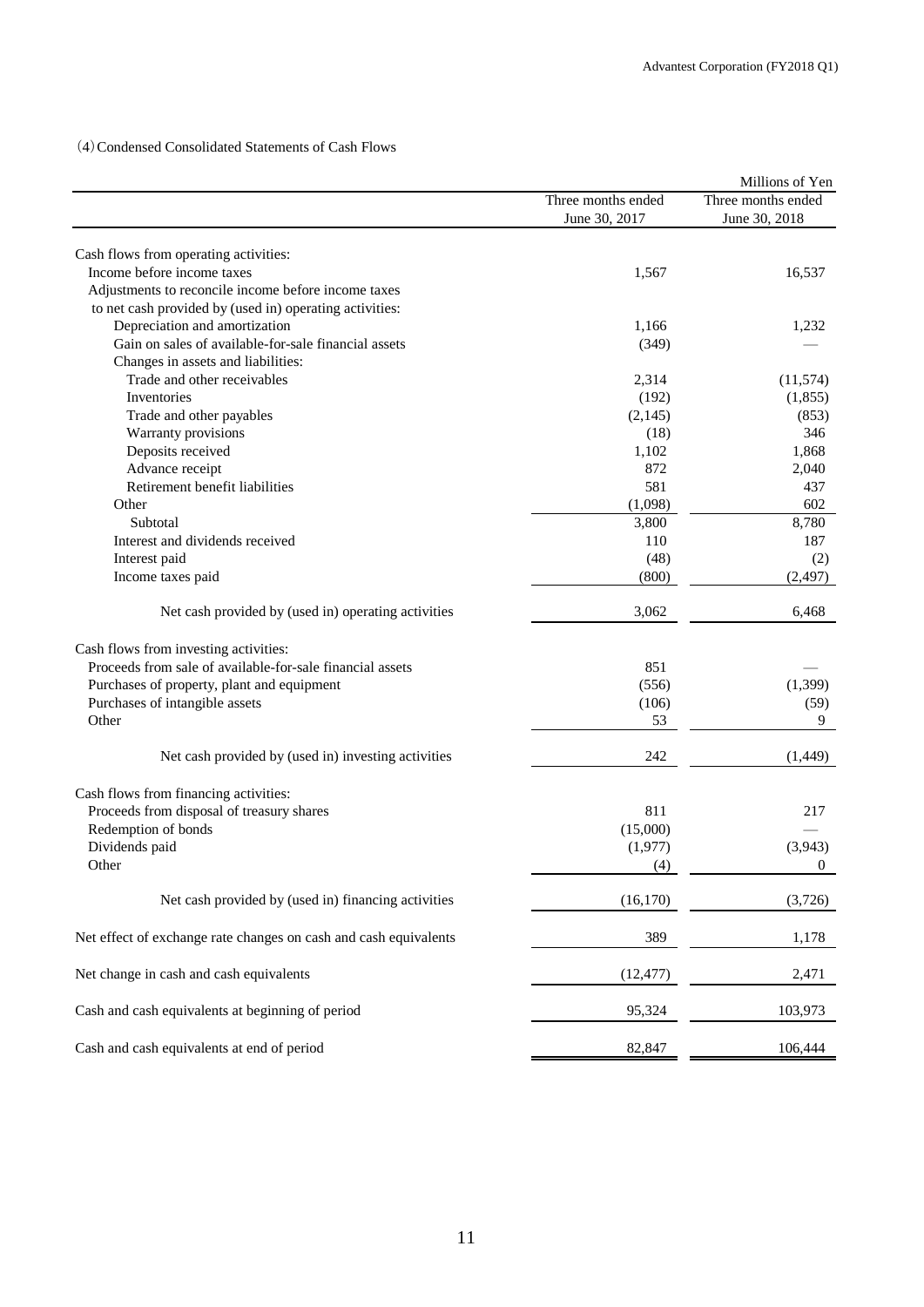(5) Notes to the Condensed Consolidated Financial Statements

(Notes on Going Concern): None

(Changes in Accounting Policies)

## IFRS 9: Financial Instruments

Advantest adopted IFRS 9 Financial Instruments from this quarter. This new standard is the replacement of IAS 39 Financial Instruments: Recognition and Measurement. This standard indicates a new model of hedge accounting which considers the classification of financial instruments, recognition and measurement (impairment included).

The adoption of the standard did not have an impact on Advantest consolidated results of operations and financial condition.

## IFRS 15: Revenue from Contracts with Customers

Advantest adopted IFRS 15 Revenue from Contracts with Customers from this quarter.

To apply IFRS 15, Advantest used the cumulative effect transition method which is recognizing the cumulative effect of applying the new standard at the beginning of the year of initial application.

In accordance with the adoption of IFRS 15, Advantest recognizes revenue based on the five-step model.

Step 1: Identify the contract(s) with a customer

Step 2: Identify the performance obligations (accounting treatment for goods or services separately)

Step 3: Determine the transaction price (amount of consideration)

Step 4: Allocate the transaction price to the performance obligations

Step 5: Recognize revenue when the entity satisfies a performance obligation

As a result of identifying the contracts with customers and the performance obligations in the contracts and calculating the value of the transactions based on the five-step model indicated above, revenue is recognized upon satisfaction of each performance obligation for those which product and installation are identified as a separate performance obligation compared to the revenue which had been recognized upon installation for the products which require installation based on the previous accounting standard. Consequently, the beginning balance of retained earnings for the fiscal year ending March 2019 increased (Y) 1.1 billion.

Additionally, there is a difference in identifying a performance obligation for services in accordance with the new standard compared with the previous accounting standard. As a result, the beginning balance of retained earnings for the fiscal year ending March 2019 decreased (Y) 0.3 billion.

Moreover, in the Condensed Consolidated Statements of Profit or Loss for the three months ended June 30, 2018, net sales decreased approximately (Y) 1.7 billion.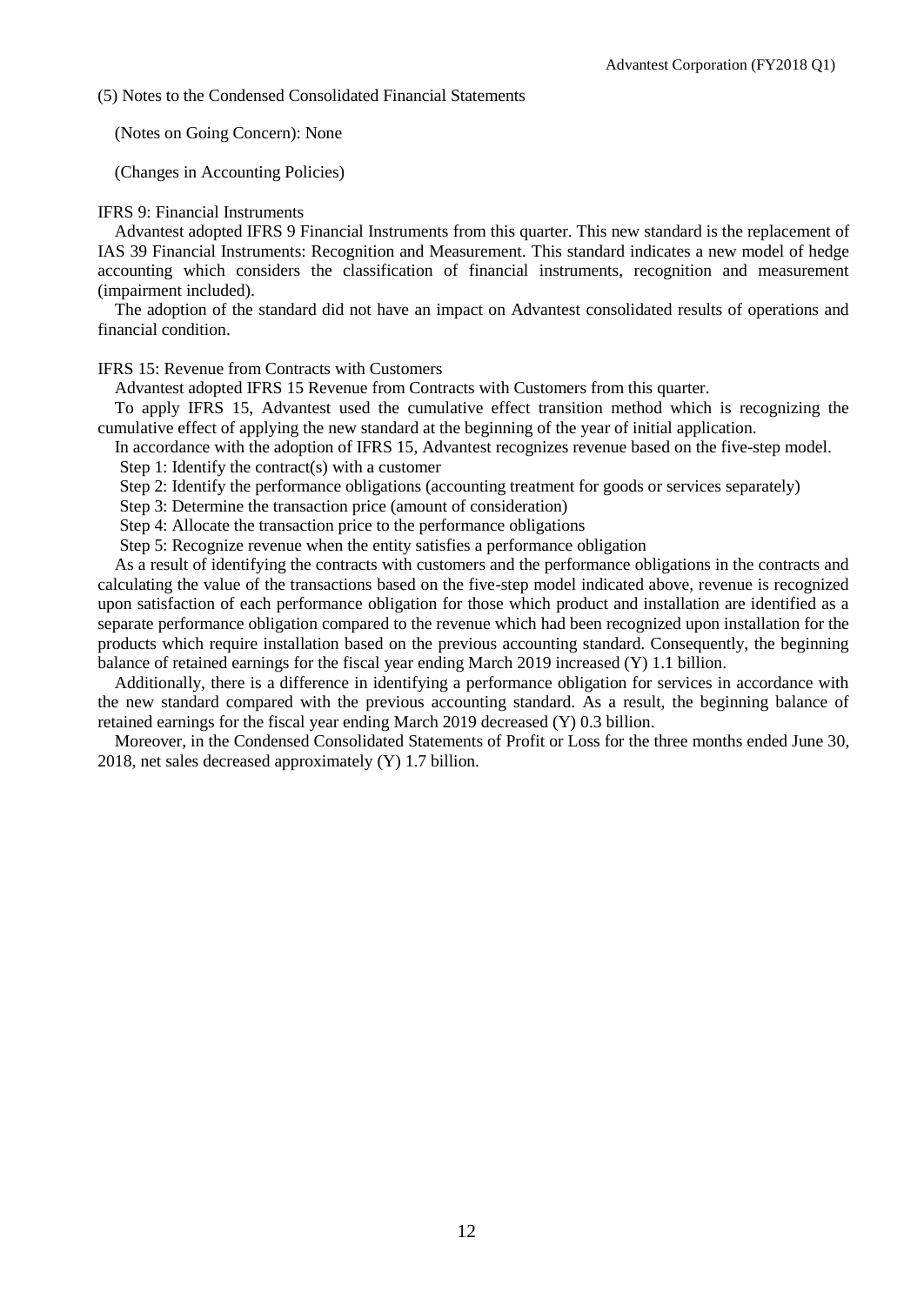## (Segment Information)

## Three months ended June 30, 2017

| Three months ended sance bo, 2017                                                              |                                                                         |                                           |                                    |                              |              |
|------------------------------------------------------------------------------------------------|-------------------------------------------------------------------------|-------------------------------------------|------------------------------------|------------------------------|--------------|
|                                                                                                | Semiconductor<br>and Component<br><b>Test System</b><br><b>Business</b> | Mechatronics<br>System<br><b>Business</b> | Services,<br>Support and<br>Others | Elimination<br>and Corporate | Consolidated |
| Net sales                                                                                      |                                                                         |                                           |                                    |                              |              |
| Net sales to unaffiliated customers                                                            | 26,657                                                                  | 7,188                                     | 6,852                              |                              | 40,697       |
| Inter-segment sales                                                                            |                                                                         |                                           |                                    |                              |              |
| Total                                                                                          | 26,657                                                                  | 7,188                                     | 6,852                              |                              | 40,697       |
| Segment income (loss)<br>(operating income (loss) before share<br>option compensation expense) | 2,558                                                                   | (80)                                      | 704                                | (956)                        | 2,226        |
| Adjustment:<br>Share option compensation expense                                               |                                                                         |                                           |                                    |                              |              |
| Operating income                                                                               |                                                                         |                                           |                                    |                              | 2,226        |
| Financial income                                                                               |                                                                         |                                           |                                    |                              | 454          |
| Financial expenses                                                                             |                                                                         |                                           |                                    |                              | (1,113)      |
| Income before income taxes                                                                     |                                                                         |                                           |                                    |                              | 1,567        |

### Three months ended June 30, 2018 Millions of Yen

|                                                                                                | Semiconductor<br>and Component<br><b>Test System</b><br><b>Business</b> | Mechatronics<br>System<br><b>Business</b> | Services,<br>Support and<br>Others | Elimination<br>and Corporate | Consolidated |
|------------------------------------------------------------------------------------------------|-------------------------------------------------------------------------|-------------------------------------------|------------------------------------|------------------------------|--------------|
| Net sales                                                                                      |                                                                         |                                           |                                    |                              |              |
| Net sales to unaffiliated customers                                                            | 50,979                                                                  | 11,078                                    | 8,874                              |                              | 70,931       |
| Inter-segment sales                                                                            |                                                                         |                                           |                                    |                              |              |
| Total                                                                                          | 50,979                                                                  | 11,078                                    | 8,874                              |                              | 70,931       |
| Segment income (loss)<br>(operating income (loss) before share<br>option compensation expense) | 15,497                                                                  | 441                                       | 1,902                              | (1,958)                      | 15,882       |
| Adjustment:<br>Share option compensation expense                                               |                                                                         |                                           |                                    |                              | (64)         |
| Operating income                                                                               |                                                                         |                                           |                                    |                              | 15,818       |
| Financial income                                                                               |                                                                         |                                           |                                    |                              | 752          |
| Financial expenses                                                                             |                                                                         |                                           |                                    |                              | (33)         |
| Income before income taxes                                                                     |                                                                         |                                           |                                    |                              | 16,537       |

(Notes)

1. Advantest uses the operating income (loss) before share option compensation expense for management's analysis of business segment results.

2. Segment income (loss) is presented on the basis of operating income (loss) before share option compensation expense.

- 3. Inter-segment sales are based on market prices.
- 4. Adjustments to segment income in Corporate principally represent corporate general and administrative expenses and research and development expenses related to fundamental research activities that are not allocated to operating segments.